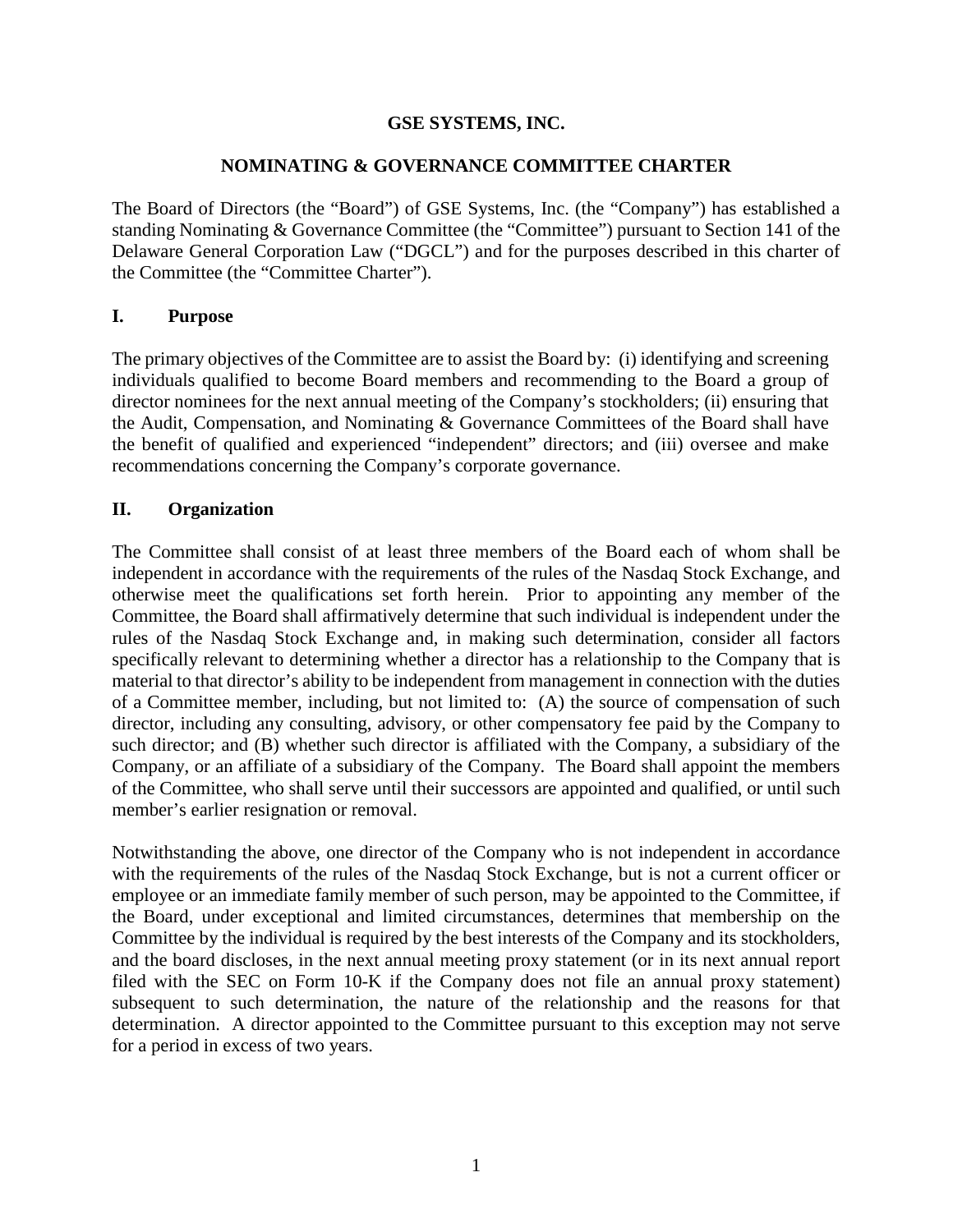The chair of the Committee (the "Chair") may be designated by the full Board or, if it does not do so, the Committee members shall elect a Chair by vote of a majority of the full Committee. The Board may remove any member from the Committee at any time with or without cause.

The Committee may form and delegate authority to subcommittees when appropriate, as permitted by the charter and bylaws of the Company and consistent with the Delaware General Corporation Law. The Committee shall have the authority to engage independent counsel and other advisors as the Committee deems necessary to carry out its duties. The Committee shall determine and receive appropriate funding from the Company for payment of compensation to any independent counsel or other advisors engaged by the Committee and ordinary administrative expenses of the Committee that are necessary or appropriate in carrying out its duties.

# **III. Structure and Meetings**

The Chair will preside at each meeting, and in consultation with the other members of the Committee, will set the frequency and length of each meeting and the agenda of items to be addressed at each meeting; provided, that the Committee shall meet no less frequently than annually. If a Chair is not designated or present, the members of the Committee may designate a chair of the meeting by majority vote of the Committee membership. To the extent beneficial to the Committee, the Chair, or in such person's absence the chair of the meeting, may circulate an agenda for each meeting in advance of the meeting.

The Committee may invite to its meetings any director, member of management of the Company, and such other persons as it deems appropriate in order to carry out its responsibilities; provided, however, that the Chairman of the Board and Chief Executive Officer of the Company (to the extent the latter is a director) shall each be entitled *ex officio* to attend, but not vote at, meetings of the Committee unless the Committee shall determine that their attendance is not appropriate.

# **IV. Duties and Responsibilities**

The Committee shall: (i) make recommendation to the full Board on the size and composition of the Board; (ii) review possible candidates for Board membership, including candidates validly nominated by stockholders, consistent with the Board's criteria for selecting new directors; (iii) annually recommend a slate of nominees to the Board with respect to election at the annual meeting of the Company's stockholders; (iv) oversee evaluation of the Board and its directors, which may include developing and recommending an annual self-assessment process; (v) recommend to the Board director nominees to fill vacancies on the Board as necessary; (vi) develop and recommend to the Board a set of corporate governance principals applicable to the Company; (vii) review and make recommendations to the Board regarding corporate governance matters including, but not limited to, amendments to the charter and by-laws, as necessary and appropriate; (viii) develop procedures for the Committee's consideration of director candidates nominated by the stockholders of the Company and administer such process; (ix) review stockholder proposals and recommend proposed responses by the Company including, but not limited to, responses for inclusion in the Company proxy statement; (x) oversee the Company's management of operational risk and contingency planning for business continuity in areas other than information technology and cybersecurity; and (xi) develop and implement short- and long-term strategies to enhance and